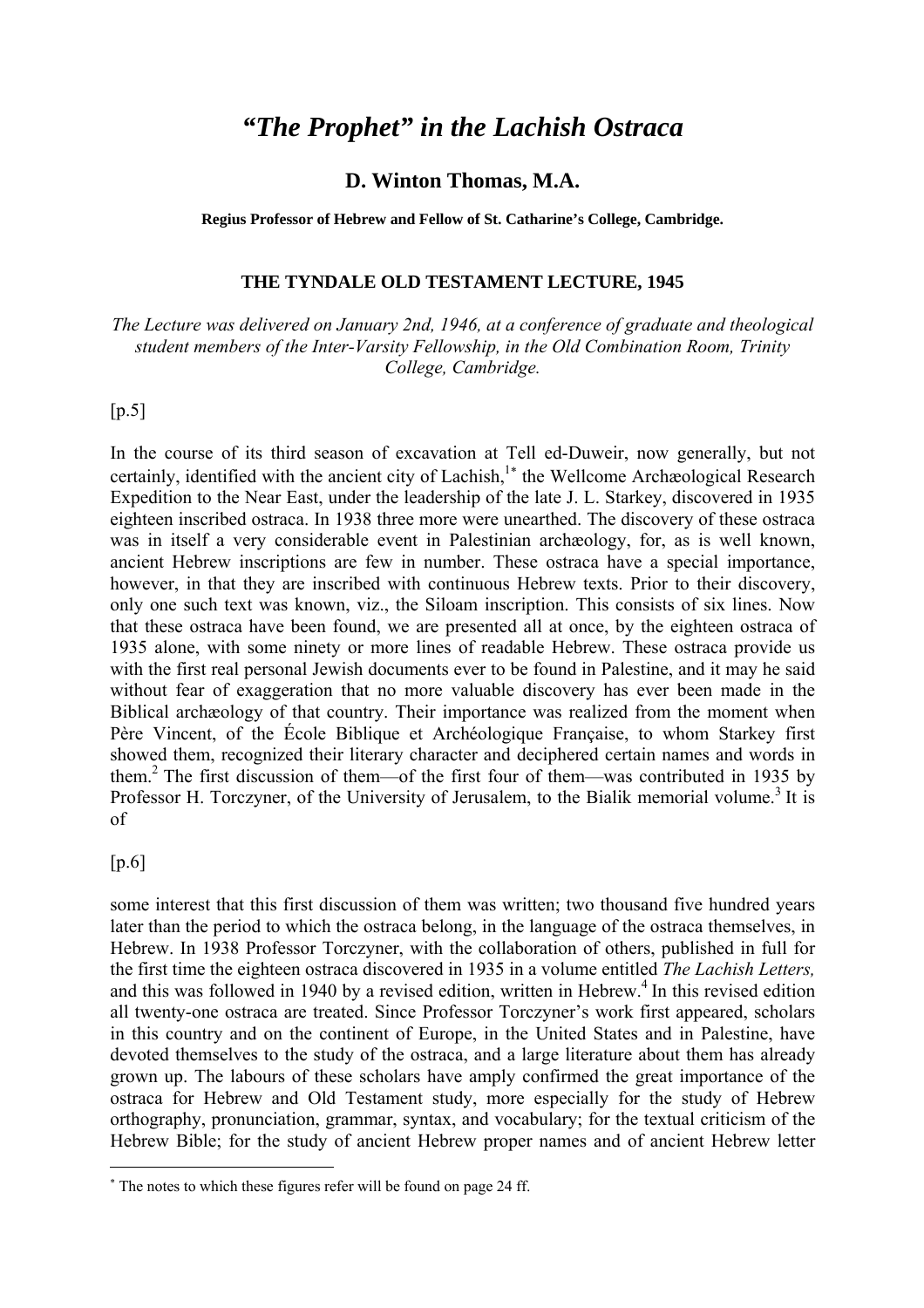form. As to their date, they may, on archæologica1 grounds, be assigned with reasonable certainty—in this all agree—to the period of Jeremiah, more precisely to the last days of Zedekiah, when the Hebrew monarchy was fast nearing its end, when, as Jeremiah writes, "the king of Babylon's army fought against Jerusalem, and against all the cities of Judah that were left, against Lachish and Azekah; for these alone remained of the cities of Judah as fenced cities" (xxxiv. 7). If we would be more exact in our dating, we could, with some reason, assign these documents to the summer of 589 B.C., at the end of which year Lachish probably fell.<sup>5</sup> Incidentally, this close dating of the ostraca has a special value in that it provides a reliable criterion for the dating of other inscriptional material from Palestine.<sup>6</sup>

With this new material now available to him, the Hebrew and

 $[p.7]$ 

Old Testament student is enabled both to examine afresh some old problems and to turn his attention to some new ones. The problem we have chosen for discussion on this occasion is a new one—"the prophet" in the Lachish ostraca. We shall consider first the evidence provided by the ostraca for the belief that a prophet is mentioned in them. With this evidence established, we shall turn to a discussion of the prophet's identity, more especially with reference to his proposed identification with Jeremiah. We shall then deal briefly with the question of the role played by the prophet. Some remarks will next be made on a fundamental error of method which underlies theories based upon the belief that the ostraca form an interrelated group; and we shall end with some observations on the kind of contact that may rightfully be looked for between the ostraca and the book of Jeremiah. In what follows there will, I hope, be something of interest both for the Hebraist, and for the student of the Old Testament who has no Hebrew.

To our first task then—the examination of the evidence provided by the ostraca for the belief that a prophet is mentioned in them. Now the Hebrew word  $\sum \prod_{i=1}^{\infty}$  "the prophet," is read or restored by Torczyner in four passages, viz., in Ostraca iii, I. 20; vi, I. 5 ; viii, I. 3, and xvi, I. 5. Of its occurrence in iii, I. 20, with the preposition  $\Box \boxtimes \Box$  before it, there can he no possible doubt. It is quite clear in the reproductions.<sup>7</sup> A word-divider stands before and after  $\Box$ after after after the preposition הבאה after the preceding and iter the read akֲהֲבָא "which came")<sup>8</sup> does not permit  $\sum_{i=1}^{n}$  being read as anything else but as a substantive  $\sum_{i=1}^{n}$  "the prophet," **All** being written defectively in accordance with usual practice in the ostraca.<sup>9</sup> We may be quite certain, therefore, that iii, I. 20 contains a reference to a prophet.

In vi, I. 5, Torczyner restores הגבא,<sup>10</sup> remarking: "What word had been used for the prophet,  $\mathsf{whether}$  הגבא, הפקח

 $[p.8]$ 

another word, is uncertain; the marks visible on the photograph are not traces of letters but deceptive scratches on the surface slip of the pottery. Still  $\sum$ I $\prod$  the more usual word in the Bible, is found three times in our ostraca, and seems the most likely suggestion."<sup>11</sup> Support for this view comes from Dussaud,<sup>12</sup> A. Vincent,<sup>13</sup> and Michaud.<sup>14</sup> Others, however, depart radically from Torczyner's restoration, and restore instead "the princes." This is the reading of Albright,<sup>15</sup> who sees clear traces of  $\mathfrak V$  on the photograph. It is accepted by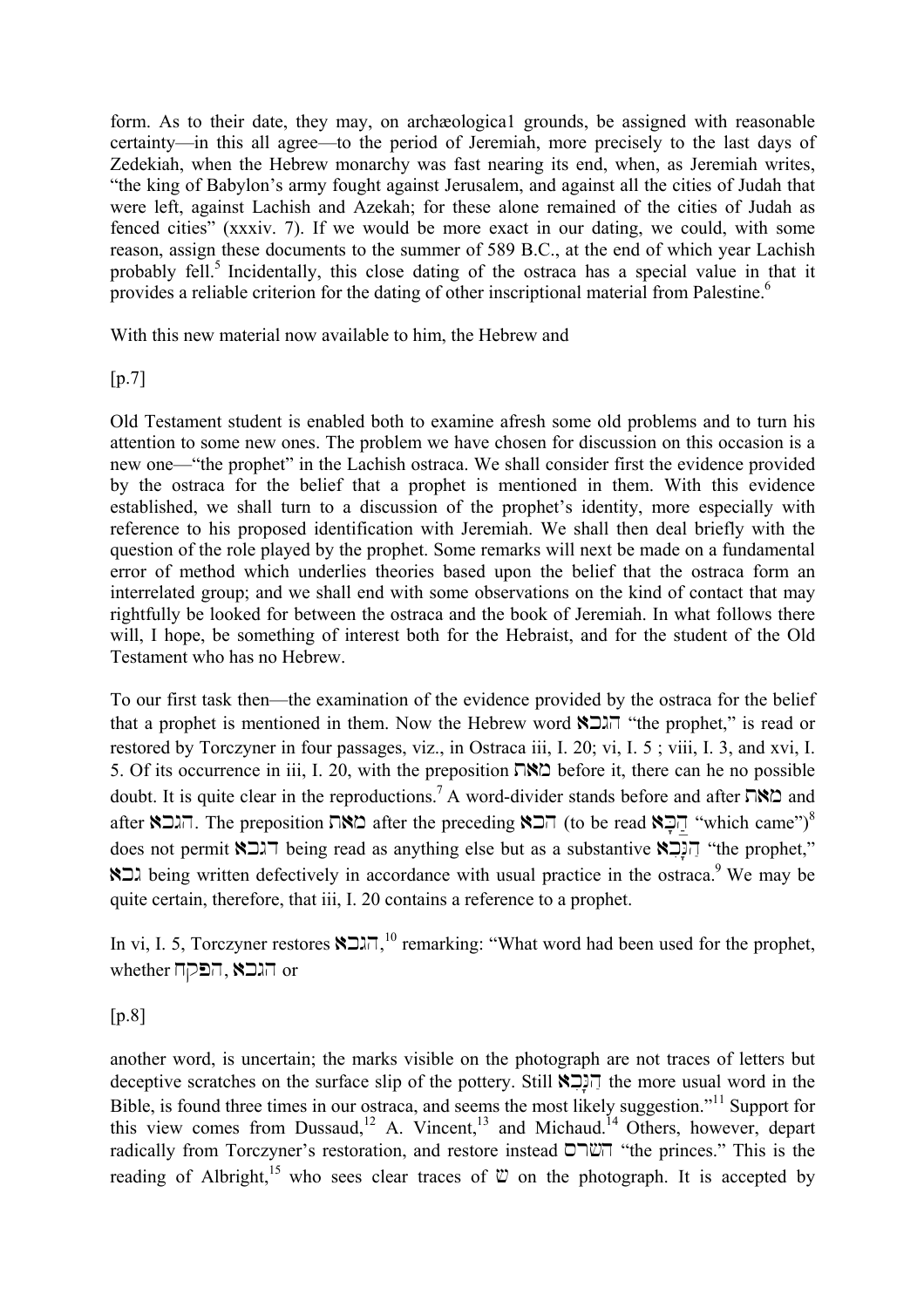Hempel,<sup>16</sup> and by de Vaux,<sup>17</sup> who sees on the ostracon itself the beginning of a  $\mathfrak{V}$ , though he can see no trace of a  $\overline{a}$ . Elliger,<sup>18</sup> however, thinks the  $\overline{a}$  is recognizable. For myself, I can only see one letter clearly on the reproductions of the ostracon, either in the English or the Hebrew edition, viz., the letter  $\overline{\phantom{a}}$  of the article. This letter, it is to be observed, is the only one that appears in Harding's hand-copy in Torczyner's 1938 edition.<sup>19</sup> The restoration of  $\sum \overline{\ }$  in this passage is, we believe, without justification.<sup>20</sup> There is, therefore, no reference to a prophet here.

Ostracon viii, I. 3 begins, according to Torczyner's reading, with the letters  $\mathbb{R}$ - $\Box$ . The prophet," Torczyner remarks, "may even be referred to in  $\sum$  (?) on the obverse in line 3. However, this and the reading of the single letters in lines 4-5 may be wrong."<sup>21</sup> Torczyner's  $\lambda$ is indeed possible,<sup>22</sup> but it could also be a  $\Delta$ ,<sup>23</sup> while the sign he reads as  $\Delta$  is more like  $\mathcal{L}$ .<sup>24</sup> Following this  $\mathcal{L}$  (?) is a space, after which Torczyner reads  $\aleph$ , which, even if it were correct, cannot, on account of the spacing, be taken as the  $\aleph$  of  $\aleph \Box \lambda$ , written defectively, as it is in iii, 1. 20. The reading  $\sum$  in this passage is therefore out of the question.<sup>25</sup> The reading of this line, as of most of this ostracon, is hopeless,  $26$  and it must be dismissed as evidence for the mention of a prophet.

In our last passage, xvi, 1, 5, Torczyner<sup>27</sup> and others<sup>28</sup> read

[p.9]

הגבא $\overline{\mathsf{R}}$  this word being preceded, according to Torczyner, by the letters  $\overline{\mathsf{R}}$ , which he takes to be the final elements of a proper name.<sup>29</sup> We shall have to return to consider these two letters later on. The reading  $\sum_{n=1}^{\infty}$  here, however, is very doubtful—only the  $\overline{p}$  and the  $\overline{p}$  are certain.30 The supposed reference to a prophet in this passage too must be regarded as highly doubtful.

From this brief examination of the evidence of the ostraca a clear conclusion emerges, viz., that, of the four passages referred to, only one—iii, 1. 20—can be regarded as containing an indisputable reference to a prophet. We shall return later to a consideration of this passage, and also of vi, 1. 5 and xvi, 1. 5. Of viii, 1. 3, we need take no further account in our discussion.

In his 1938 edition, Torczyner found another reference to a prophet in the occurrence in Ostracon iii, 1. 4 of a word which he at that time read as  $\Box \Box^{2^{31}}$  The Hebrew root iii, 1. 4 of a word which he at that time read as  $\Box \Box^{31}$ always used in the Old Testament in the sense of "open" the eyes, except once, where it is used of "opening" the ears (Is. xlii. 20) while the adjective  $\Box$ PI occurs twice with the meaning "seeing, clear-sighted" (Ex. iv. 11, xxiii. 8). The word was accordingly interpreted by Torczyner as meaning "the open-eyed", i.e. the seer, the prophet. This interpretation met with little favour from the first,  $32$  and in the meantime the word has been variously interpreted by other scholars. In his 1940 edition, Torczyner has taken account of these more recent interpretations, and has abandoned his former one, adding an entirely new one to those which have been proposed by others. As his latest interpretation is in no way connected with a prophet—nor indeed are the interpretations of others—it is not necessary to say any more about it here.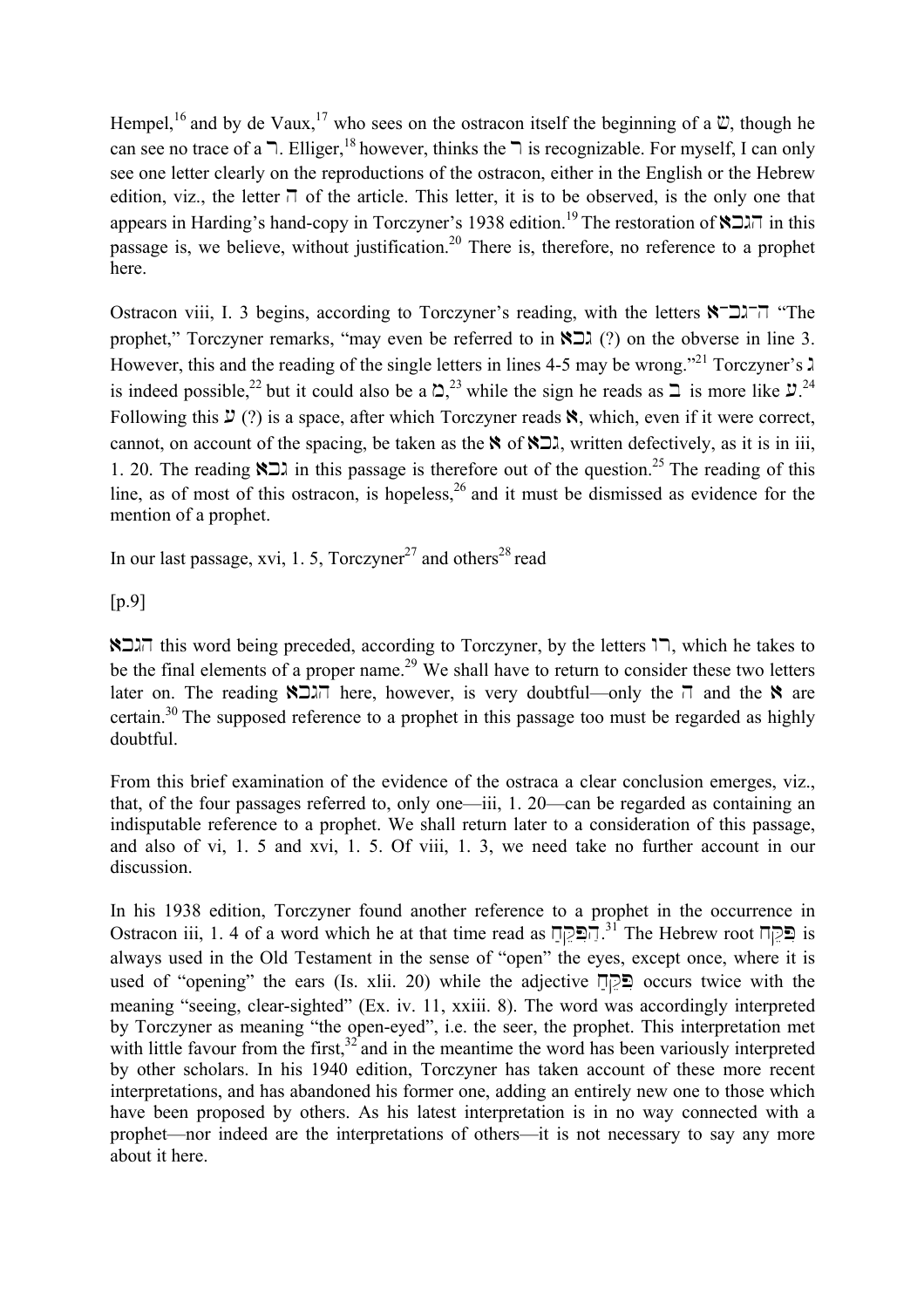The occurrence of  $\sum \overline{I}$  in Ostracon iii, 1. 20 is of great interest, for it is the first extra-Biblical instance of this word which figures

 $[p.10]$ 

so prominently in the religious vocabulary of the Old Testament. It is hardly surprising that the discovery of it in this ostracon should have caught the imagination of some scholars, and fired them with a desire to find an answer to the question—who might the prophet be? Now that we know the extent of our evidence—that there is only one certain reference to a prophet in the ostraca—we are better able to go on to consider this question.

Let us see first how Torczyner answers this question. According to him the ostraca form a single correspondence between Hosha'yahu, the commander of a small outpost to the north of Lachish, probably Qiryat-Ye'arim, and Ya'ush, the military governor of Lachish, and most of them have the prophet as their main topic. Both Hosha'yahu and Ya'ush, and their followers, were on the side of the prophet, and were loyal worshippers of Yahweh. The prophet in question is, Torczyner thinks, Uriah, the son of Shemaiah, of Qiryat-Ye'arim. Torczyner, in fact, goes so far as to hold that five of the ostraca, viz., ii, iii, vi, xii, and xvi, are some of the actual documents on which Jeremiah xxvi. 20 ff., which have Uriah for their subject, are based<sup>33</sup>—Ostracon iii, he writes, "may be considered as an authentic chapter of the Holy Scriptures."<sup>34</sup> In this passage from Jeremiah we are told how Uriah prophesied against the city and the land, as did Jeremiah; how the king sought his life; how he fled to Egypt; how the king sent Elnathan, the son of Achbor, to bring him back from Egypt to Jerusalem; and how the king slew him there.

I have shown elsewhere<sup>35</sup> that there are cogent reasons against the acceptance of Torczyner's identification of the prophet with Uriah. Here I need only remark, first, that there is no mention of Uriah anywhere in the ostraca; secondly, that the choice of Qiryat-Ye'arim as the headquarters of Hosha'yahu, whence the ostraca were sent to Ya'ush, is determined Lot

[p.11]

Torczyner only by Uriah's connection with the place, and by nothing else—the ostraca may have been sent from some other place, for example, from Mareshah,<sup>36</sup> or Debir,<sup>37</sup> or Beth-Shemesh<sup>38</sup>; thirdly, that a serious chronological difficulty is involved in that, whereas the ostraca belong to the period of Zedekiah, Uriah's flight into Egypt, as recorded in Jeremiah xxvi. 20 ff., occurred in the reign of Jehoiakim; and lastly, that Torczyner's contention that the object of the expedition, which, according to Ostracon iii, 1. 14 ff., went down to Egypt, was to fetch Uriah thence, is founded upon pure assumption which has nothing to justify it. I do not propose to dwell further upon Torczyner's identification of the prophet with Uriah. It is to be regarded as quite untenable. It is, therefore, a pity that Torczyner still adheres to it in his 1940 edition.<sup>39</sup> As Albright has truly said: "The unfortunate Uriah has become a head of King Charles in Torczyner's treatment of the Lachish Letters."40

We turn now to a consideration of the identification of the prophet with Jeremiah. We may begin with Jack's<sup>41</sup> theory, which, stated briefly, is as follows. The ostraca reflect the struggle between the pro-Babylonian and pro-Egyptian elements in Judah at the time of the Babylonian invasion which culminated in the fall of the capital. Zedekiah and his court, and probably most of the people, were pro-Egyptian, and were looking to Egypt for help, whereas Jeremiah and his followers favoured submission to Babylon. Lachish, in close contact with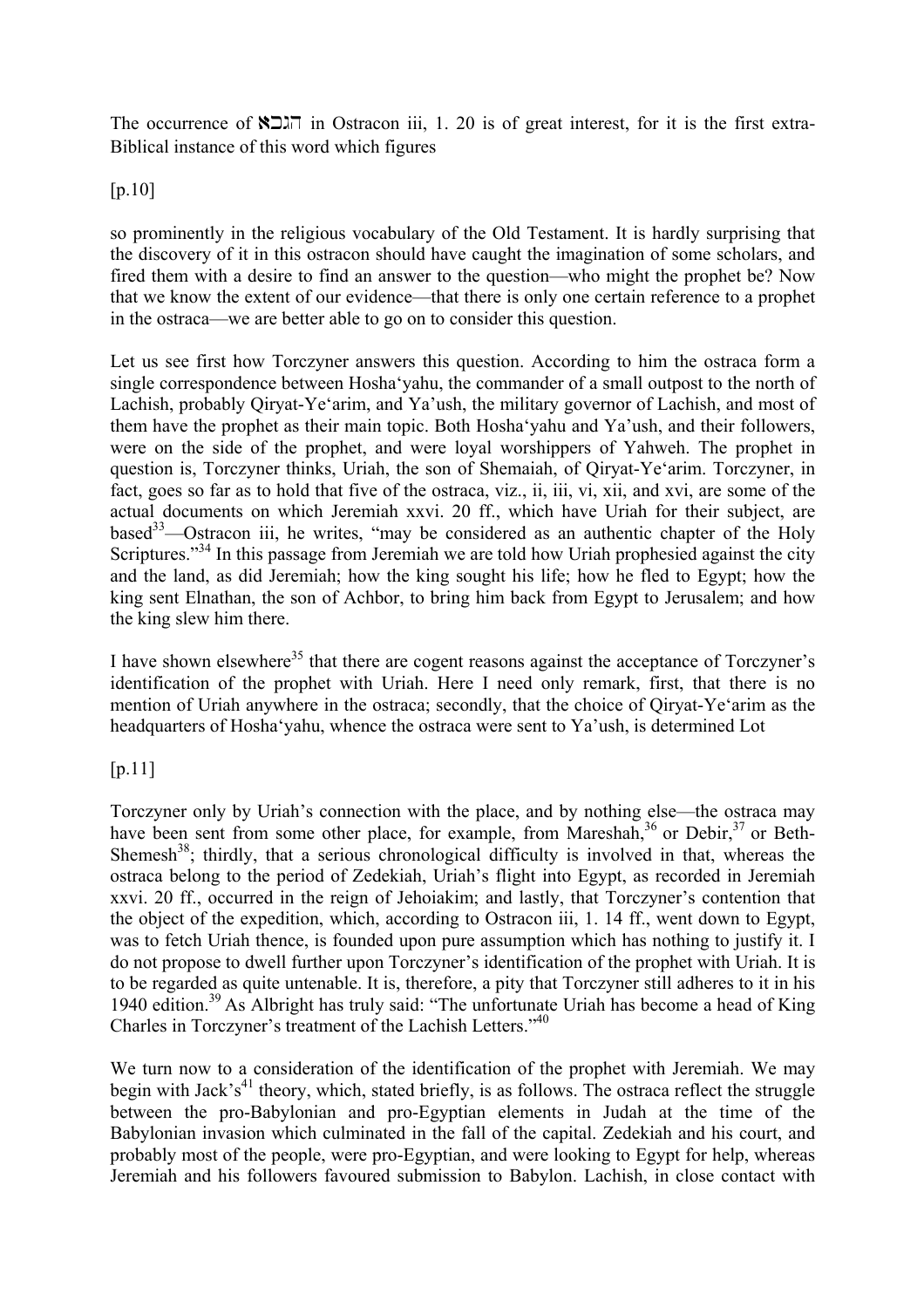Egypt, was pro-Egyptian, and, with Ya'ush, its governor, was opposed to Jeremiah's policy. Hosha'yahu, on the contrary, was pro-Babylonian and sympathetic to Jeremiah's policy, and he was taken to task for it by Ya'ush. Where Hosha'yahu's sympathies lay is clearly shown, Jack thinks, in the ostraca. Thus, for example, Ostracon i, a list of ten names, of which eight end in -yahu, represents the men of Hosha'yahu's entourage, who are

# [p.12]

shown by the yahu-ending of their names to be a group of partisans of the prophet; and again, in Ostracon vi, Hosha'yahu begs Ya'ush to use his influence with the king in order to save the prophet. As was said above, Hosha'yahu's headquarters, from which the ostraca were sent, may have been, not as Torczyner thought, Qiryat-Ye'arim, but Mareshah. Jack favours this location, recalling that this city was the home of prophets in days gone by—of Eliezer (2 Chr. xx. 37) and probably of Micah also (Mic. i. 1). Its prophetical tradition would thus be an element in its pro-Jeremian sympathies.

Dussaud, writing like Jack, in 1938, also identifies the prophet with Jeremiah. According to him, Hosha'yahu and Ya'ush and their men were faithful followers of Yahweh, and were in communication with the prophet. Within this group of pious Judæans only Jeremiah, he thinks, is possible as the prophet—only he could impress "the country and the city" (i.e. Judah and Jerusalem) with demoralizing speech such as is found in Ostracon vi, 11. 5-7. Dussaud claims that, with the discovery of these ostraca, the political role of Jeremiah is for the first time confirmed.<sup>42</sup> The lead thus given by Jack and Dussaud has been followed by A. Vincent, $43$  writing in 1938, and by Michaud, $44$  writing in 1941. The identification of the prophet with Jeremiah is regarded by Vaccari,<sup>45</sup> writing in 1939, and by Van den Oudenrijn,<sup>46</sup> writing in 1942, as possible, but difficult to prove.

This proposed identification of the prophet with Jeremiah must now be examined. First of all, it must be asked—is there any mention of Jeremiah in the ostraca? Two passages come in for consideration here, viz., Ostracon xvi, 1. 5 and Ostracon xvii, 1. 3. In the first passage, Torczyner's reading  $\sum \overline{\ }$  which we have shown earlier is very doubtful, is preceded in his transcription by the letters  $\overline{17}$  which, as was said above, he takes to be the final element of a proper name—of course, of Uriah. $47$  De Vaux,  $48$ 

 $[p.13]$ 

on the other hand, with some reservation, regards it as permissible to restore the name Jeremiah, and to see here, as well as in Ostracon iii, 1. 20, allusions to the preaching and activity of Jeremiah. Dussaud, $49$  too, finds it tempting to read the name Jeremiah, but he hesitates to affirm it. It is to be observed that the letters  $\overline{1}$  are by no means certain. It is true that Harding's hand-copy shows the letters quite clearly. Yet an examination of the photograph in the 1938 edition—there is no photograph of it in the 1940 edition—lends some support to Birnbaum's view that the two letters are illegible.<sup>50</sup> In the circumstances it would be hazardous to see in these two signs the final element of a proper name.

In the second passage, Ostracon xvii, 1. 3, Torczyner, in his 1938 edition, read  $\bar{\Gamma}$ רמי $\bar{\Gamma}$  which, he says, "apparently was the name  $\overline{1}$ רמה" Yirmeyahu (Jeremiah),"<sup>51</sup> without, however, any suggestion that this is a reference to the great prophet. Jack,<sup>52</sup> however, reading likewise, thinks that this is a direct reference to the prophet Jeremiah. Dussaud $53$  parts company with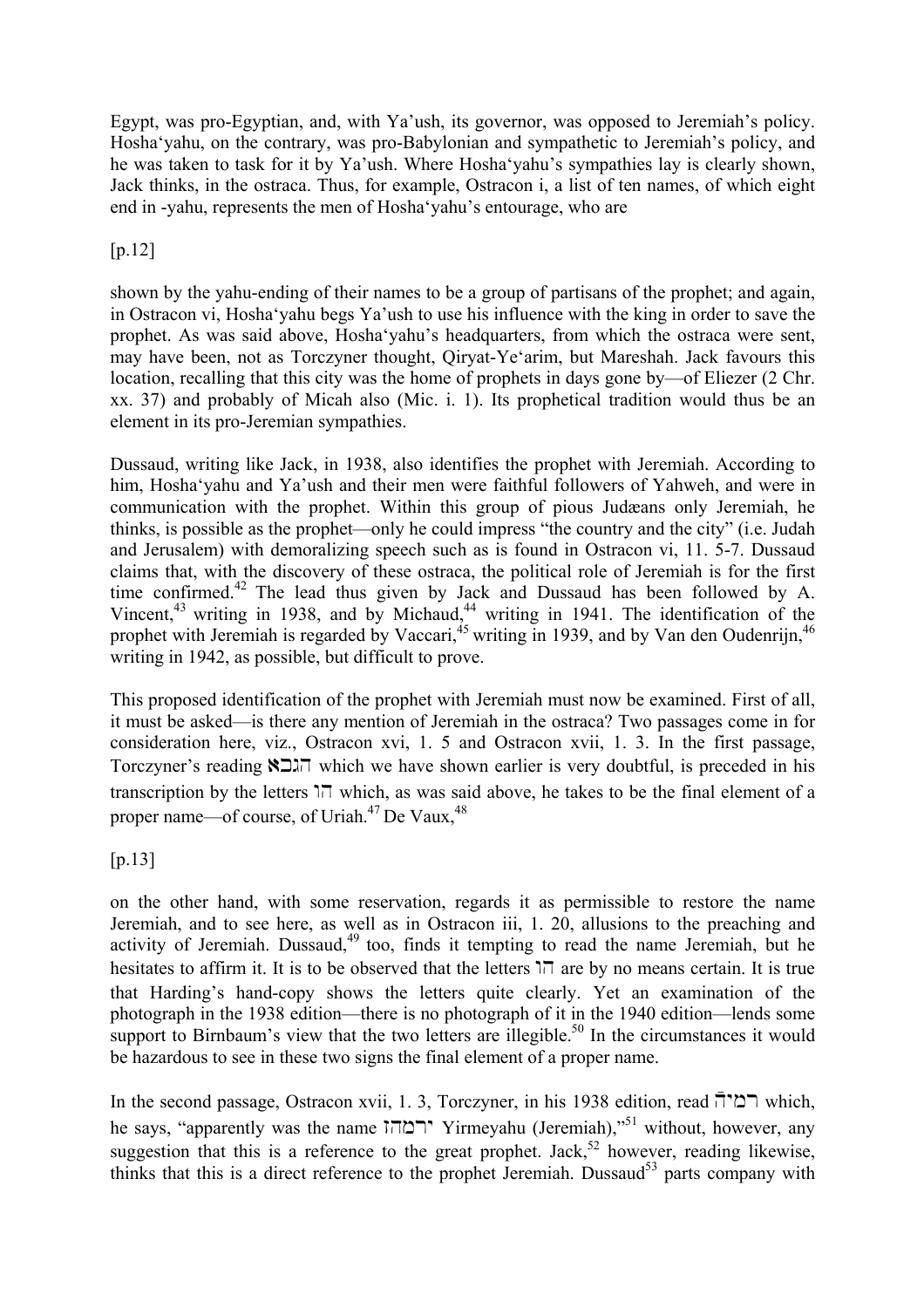him here. Once again, it is a question of the correct reading. Further study since 1938 has shown conclusively that Gordon's<sup>54</sup> reading of the first three signs is the correct one. He reads, not רבי but רבי, i.e. the last three letters of "ארני", which occurs frequently in these texts. Gordon's reading has been generally adopted,<sup>55</sup> and is regarded as possible by Torczyner himself in his 1940 edition.56 We conclude, therefore, that, whereas in Ostracon xvi, 1. 5, it is far from certain that a name is to be read, it is quite certain that in Ostracon xvii, 1. 3, a name is not to be read. In neither passage may we believe that there is any reference to Jeremiah.

If we were to admit, *argumenti causa,* that the reading preceding the doubtful reading akgh in Ostracon xvi, 1. 5 were correct, and further that these two letters were all that remained of a proper

### [p.14]

name, it could still be argued that the name might equally well be that of some other prophet, and not Jeremiah. Torczyner himself draws attention to the fact that there were other prophets at this time.<sup>57</sup> We learn from the book of Jeremiah the names of some other prophets of the period, besides those of Uriah and Jeremiah, who bore Yahweh names. There was, for example, Hananiah (Jer. xxviii. 1 ff.); and again there were Zedekiah (xxix. 31) and Shemaiah (xxix. 31). And there were no doubt others. If indeed we were to go further and admit, again *argumenti causa,* that the name to be read here is Jeremiah, we could not be certain that the person so named is the prophet himself. The name Jeremiah, it should be observed, appears to have been not uncommon at this time.<sup>58</sup> Thus, in Jeremiah lii. 1, we meet Jeremiah of Libnah, father of Hamutal, who was the mother of King Zedekiah, and in Jeremiah xxxv. 3 there is mentioned a Jeremiah who was the son of Habaziniah. Yet another Jeremiah, this time the father of Mibtahyahu, occurs in our ostraca, viz., in Ostracon i, 1, 4.

So far then our examination of the ostraca has yielded nothing in favour of an identification of the prophet mentioned in Ostracon iii, 1. 20 with Jeremiah. We must consider next what might at first sight appear to be a weighty argument in favour of this identification, and of finding a direct allusion to Jeremiah in the ostraca. I refer to the relationship that has been claimed between Jeremiah xxxviii. 4, on the one hand, and Ostracon vi, 11. 5-7 on the other. The passage from Jeremiah, which refers to Jeremiah himself runs as follows : "Then the princes said unto the king, Let this man, we pray thee, be put to death; forasmuch as he weakeneth the hands of the men of war that remain in this city, and the hands of all the people, in speaking such words unto them: for this man seeketh not the welfare of this people, but the hurt." Torczyrier's translation of Ostracon vi, 11. 5-7 runs in his

### $[p.15]$

1938 edition<sup>59</sup> as follows: "The words of the (prophet), are not good, (liable) to loosen the hands, (to make) sink the hands of the coun(try and) the city." Torczyner's text in his 1940 edition differs from that of the 1938 edition only in that the reading  $\Gamma\sim$ , "the city," in line 7 is abandoned.<sup>60</sup> Jack<sup>61</sup> thinks the resemblance between the Jeremiah passage and the passage in the ostracon is too striking to be accidental, and  $Dussaud^{62}$  and A. Vincent<sup>63</sup> would similarly find a connection between the defeatist sentiments expressed in the ostracon and Jeremiah xxxviii. 4 (cf. xxxiv). Van den Oudenrijn<sup>64</sup> also thinks there may be some connection between Jeremiah xxxviii and Ostracon vi, and Michaud<sup>65</sup> argues similarly. It is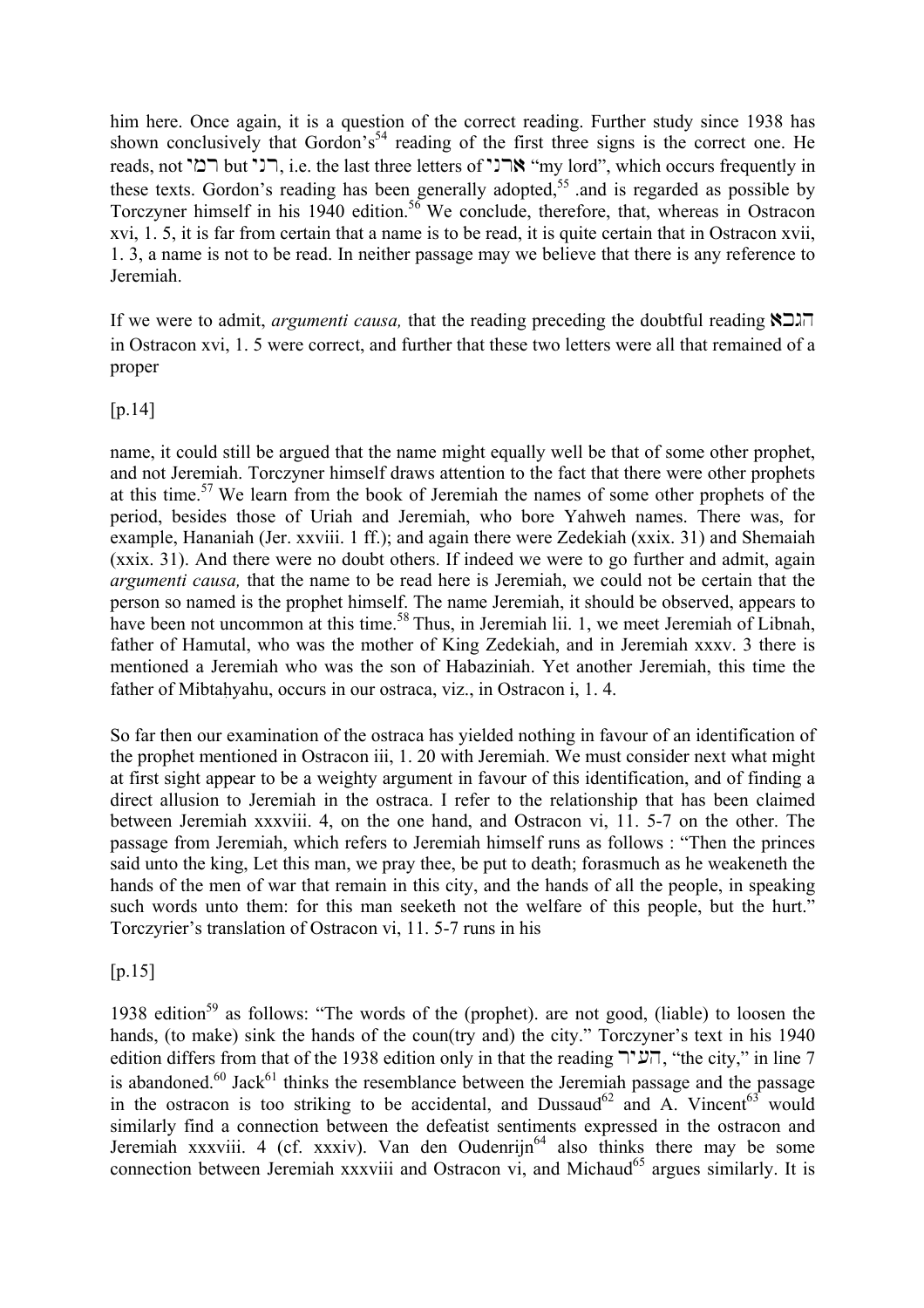interesting to recall in passing that Torczyner in all confidence interprets Ostracon vi, 11. 5-7 of Uriah! The resemblance between the two passages is, it may be granted, at first sight noteworthy. But on examination the resemblance is seen to pale. Reference has already been made to the uncertainty of the reading  $\sum \prod_{i=1}^{\infty}$  "the prophet" in line 5 of this ostracon. If there is no reference to a prophet here, it must follow that Jack's identification of  $[CD]$  "the princes," in line 4 with the princes mentioned in Jeremiah xxxviii. 4, who besought Zedekiah to put Jeremiah to death,<sup>66</sup> is seriously weakened. The remaining similarity between the two passages is the use of יְרָיָם with יְרָיָם: In Ostracon vi, 1. 6, there occurs the phrase יְרים יִרְי "to weaken the hands" (Pi'el infinitive construct), while in the Jeremiah passage "רָפֹּת הא" מרפא את "weakeneth the hands" (Pi'el participle) is found. That the occurrence of the same phrase in both passages does not carry with it any necessary connection between them is shown by the fact that precisely the same phrase as is used in Jeremiah is used on quite another occasion of quite other persons, viz., the people of the land, the  $\gamma$ <sup> $\gamma$ </sup> who, as is stated in Ezra iv. 4, "weakened the hands ("רְפּים יְרָים "Ai'el participle) of the people of Judah."

[p.16]

The phrase  $\Box$ יָ $\Box$  was no doubt a stock one in Hebrew to express the bringing about, by speech or behaviour, of a state of demoralization, discouragement, despondency, defeatism, dread. In the same way רְפָּה in the Qal with יְדֵים; as subject, of which there are several instances in the Old Testament,  $67$  was a stock phrase to describe the being in a state of demoralization, discouragement and such like. Further, phrases like יְדֵיִם רְפַּזֹת "slack" hands" (Is. xxxv. 3, Job iv. 3), used figuratively of fear and discouragement, and  $\Box$  $\Box$  $\Box$ "the sinking down of hands" (Jer. xlvii. 3), used similarly of helpless terror, only go to show how firmly rooted in the Hebrew vocabulary was this use of  $\Box$ ירים with  $\Box$ ", Our examination of the supposed similarity of language as between Jeremiah xxxviii. 4 and Ostracon vi, 11. 5-7 shows, therefore, that there is no strong reason why the language of the ostracon should be thought to be more applicable to Jeremiah than, say, to one or more of those prophets who, as we may learn from a passage like Jeremiah xxvii. 14 ff., were active in the spreading of a false optimism concerning Judah's fate at the hands of the king of Babylon. Incidentally, none of the Hebrew phrases just referred to is applied in the Old Testament to Uriah.

The only certain mention of a prophet in the ostraca, it will be remembered, is to be found in Ostracon iii, 1. 20, and we must now go on to discuss the significance of this mention of him. It is necessary that we first establish the correct translation of lines 19-21 of this ostracon. In his 1938 edition, Torczyner<sup>68</sup> interpreted this passage to mean that the letter referred to in it, which contains a warning, was written by the prophet. This letter, Torczyner thought, was brought by Nedabyahu, which he at that time wrongly read for the correct Tobyahu, $69$  to Shallum, the son of Yaddua'. Torczyner's translation of these lines; however, on which his interpretation was based, was soon seen,

[p.17]

on linguistic grounds, to be highly improbable, and to-day most scholars translate these lines differently, as follows<sup>70</sup>: "And as for the letter of Tobyahu, servant of the king, which came to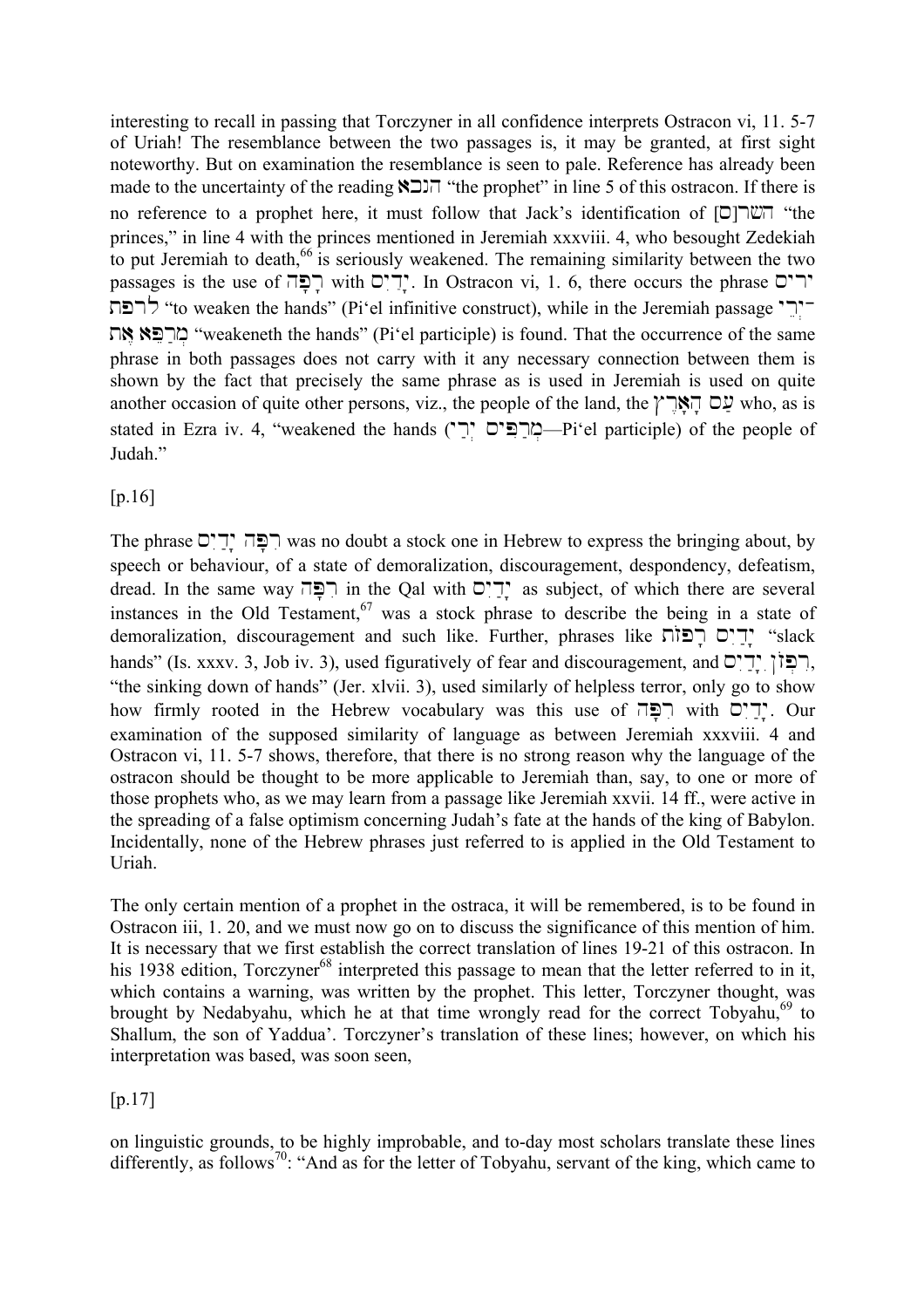Shallum, the son of Yaddua', through (the instrumentality of)<sup>71</sup> the prophet, saying, 'Beware,' thy servant hath sent it to my lord." The writer of the letter was, therefore, not, as Torczyner thought, the prophet, but Tobyahu, and it came to Shallum through the instrumentality of the prophet  $\sum$ ). In his 1940 edition, Torczyner<sup>72</sup> accepts the view that the writer of the letter was Tobyahu, and that it came to Shallum from the prophet. He interprets this to mean that the prophet was the recipient of the letter, which contains a warning from Tobyahu, who was acting in league with the king and the princes in opposition to the prophet. The prophet in his danger turns to his supporters, of whom Shallum was one, and the latter in turn seeks the support of others, among them Hosha'yahu and Ya'ush. We need not linger over this highly imaginative interpretation. All that we are told in this passage of our ostracon is that Tobyahu's letter came to Shallum through the instrumentality of the prophet. The prophet, that is, comes before us in the role of a messenger between Tobyahu and Shallum.73 Was the prophet acting alone in this? Did he act fortuitously, on this one occasion only? Or did he act in company with others as part of an organized system of messengers, and so on other occasions also? We cannot know for certain, but the studies of Elliger<sup>74</sup> and Junge<sup>75</sup> point to interesting possibilities. The former has argued, with much plausibility, that there was in operation at this time an organized system, for military purposes, of communications by letter through relays of messengers. Perhaps the prophet may have been one of a chain of messengers, entrusted with the important duty of receiving and passing on military communications. It may seem surprising that a prophet should

[p.18]

be found playing a military role of this kind. Yet it is not impossible that he may have done so. For Junge has pointed out how, in the Josianic period, which for the purpose of his study extends to the fall of the southern kingdom,<sup>76</sup> the conscription of Judæan citizens for war service was highly organized; and perhaps even prophets may not have found themselves exempt from such service. While we should not regard this picture of the prophet as a militiaman, charged with duties pertaining to communications, as anything more than an interesting possibility, it serves to illustrate the way in which the study of these ostraca may open up fresh lines of investigation.

A word may be said about the use of the definite article in  $\sum$ , "the prophet," in Ostracon iii, 1. 20. Jack<sup>77</sup> holds that "the prophet" at this time could only mean Jeremiah. We cannot accept this view. One of the occasions on which Hebrew uses the definite article is when a person or thing already mentioned is referred to again.<sup>78</sup> It is quite possible that on some ostracon previously sent to Ya'ush, which is now lost to us, there may have been a mention of a prophet. If so, it would only have been necessary in subsequent communications to refer to " the prophet ". A good example of this use of the definite article in Hebrew, with the very word aybin; "prophet", is to be found in 1 Kings xx. In verse 13, an unknown prophet came to Ahab. In this verse he is called  $\overrightarrow{max}$  acertain prophet." In verse 22, where he is referred to for the second time, he is called simply  $\aleph$ " [14] "the prophet." The definite article in  $\aleph$  in the ostracon could then be explained along these lines. It would also be possible, as Elliger has suggested, to explain the definite article as indicating that the prophet was the only one in the locality; or again, that he was known to Ya'ush as an accredited messenger.<sup>79</sup> On either explanation, the presence of the article would present no difficulty from the point of view of Hebrew

[p.19]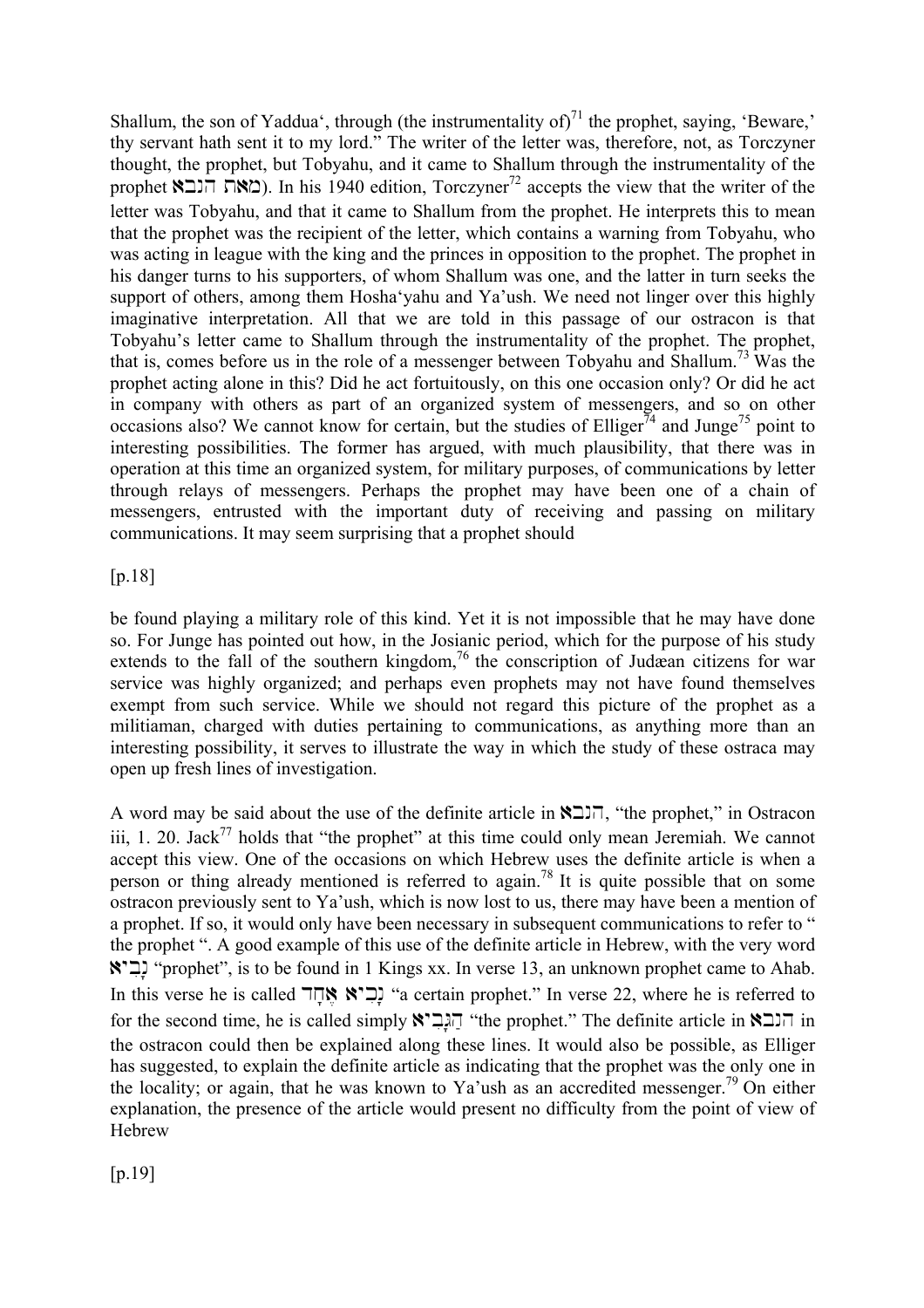usage. It cannot be held, therefore, that the presence of the definite article supports the view that "the prophet" must of necessity refer to Jeremiah.

It will have become clear by now that there is nothing in the ostraca approaching proof that Jeremiah is the prophet referred to in Ostracon iii,  $1. 20^{80}$  If the prophet is not Jeremiah, is it possible to say who he was? It has been mentioned earlier that the names of some other prophets who lived at this time are known. Our prophet may have been one of these. But again there is no proof that he was. We are driven to the only conclusion possible—we do now know who he was.<sup>81</sup> Anonymous prophets are numerous in the Old Testament. In Judges vi. 8, for example, when Israel cried to Yahweh because of the Midianites, there was sent to them פִּישׁ נַבְיא a nameless prophet; 1 Kings xiii. 11 tells of a certain old prophet—יְפִישׁ נַבְי aybin: בְּבִיא אָחָר; the case of יְבִיא אָחָר in 1 Kings xx. 13, to which reference has already been made, is another example; and were not a hundred nameless prophets of Yahweh saved by Obadiah from the murderous designs of Jezebel (1 Kings xviii. 4, 13)? Our only reliable evidence provided by the ostraca, let me remind you, is the sole mention of  $\sum \overline{\ }$  in Ostracon iii, 1. 20. From this one mention on one ostracon our only safe conclusion is that we have to do here with a prophet whose name we do not know any more than we know the names of the numerous anonymous prophets who meet us in the Old Testament.

Brief reference must now be made to a fundamental error of method which underlies the theories of Torczyner, and of those other scholars who have attempted to identify the prophet. I refer to the error of treating the ostraca as an interrelated group, and of interpreting them each by reference to the other.<sup>82</sup> Starkey,<sup>83</sup> writing of the discovery of the ostraca, remarks that

[p.20]

they are only a small proportion of hundreds of jar fragments that were found in what he takes to have been a guard-room where messages were received by the senior officer.<sup>84</sup> He goes on: "As so many had been affected by fire, it is impossible to know how much correspondence may have been destroyed in this way."<sup>85</sup> How many of these jar fragments, we may ask, may not have been inscribed before fire destroyed all traces of writing upon them?<sup>86</sup> Would it not be miraculous, we may ask further, if just those, on which writing has been preserved, should originate from one and the same sender, and deal with one and the same theme? $87$  It is surely rather to be expected that, so far as concerns the few saved by a lucky chance out of many others which may well have been inscribed, but no longer bear any writing upon them, we should have to think in terms of more than one sender and of more than one subject treated in them. This expectation is borne out by palæographical study of the ostraca, which has shown that they were written by different scribes,<sup>88</sup> and so probably originate from different senders.<sup>89</sup> A study of the style of the ostraca, particularly of the introductory formulæ used in them, points in the same direction.<sup>90</sup> In this connection it is worth while recalling that Hosha'yahu, the supposed sender of all the ostraca, is mentioned by name only in one of them, viz., iii, 1. 1. With regard to the subject-matter of the ostraca, we shall not find it difficult to suppose that written messages on a variety of subjects, mostly perhaps of a military nature, will have been received at the guard-room at Lachish in the exciting days of 589 B.C.; and we should expect the few inscribed ostraca that have been recovered to reflect this variety of subject-matter. Considerations of this kind justify the belief that the method of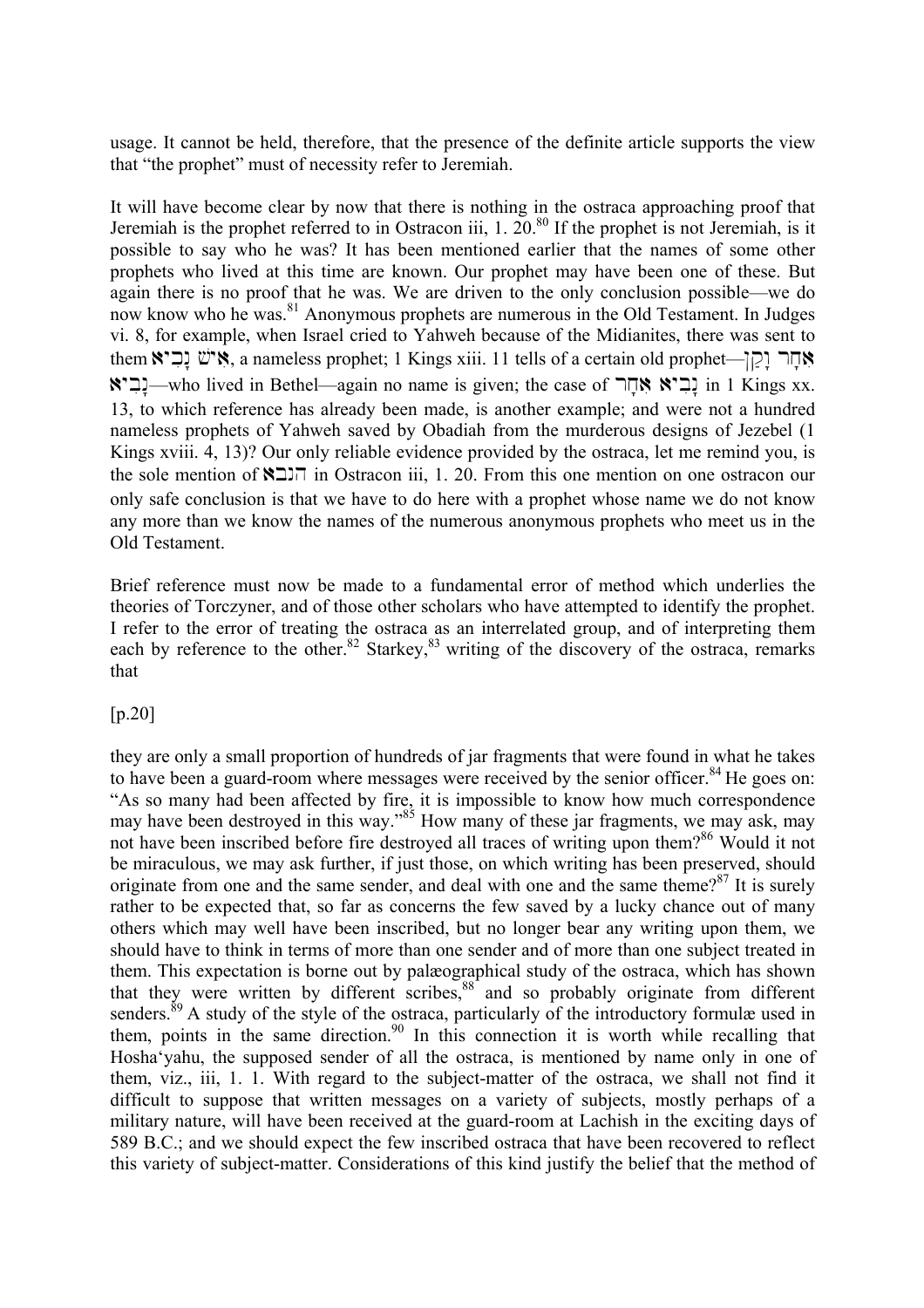Torczyner and others, which assumes that all the ostraca were sent by the same person, and that one main theme runs through them all, is a faulty one, and that, until it has been shown beyond

[p.21]

question that these ostraca—or at least some of them—stand in some kind of relation to each other, it is premature to attempt to build upon them, taken as a group, any theory whose central figure is Uriah, or Jeremiah, or anyone else.

It is always a temptation to look in new archæological discoveries in Palestine for some direct contact with the Old Testament. We must be on our guard against a too ready yielding to this temptation. Archæological discovery rarely provides such direct contact. Rather does it provide material by means of which we may hope, laboriously and little by little, to fill in the background of Israelite life and thought. We shall be adopting an altogether wrong attitude to Palestinian archæology—and one that will inevitably he fraught with disappointment—if we come to it in the expectation that it will provide easy solutions to Old Testament problems. New discoveries, while they may help us to solve some old problems, bring new problems with them. Patience and sober caution are needed to deal with archeological material, and a disservice will be done both to archæology and to Old Testament study if more is claimed for archæology than it may legitimately be expected to yield. It is with such considerations in mind that we approach our study of the Lachish ostraca in general, and of the problem of the prophet in particular.

We may indeed, without venturing beyond the bounds of a proper caution, observe certain points of contact between the ostraca and the book of Jeremiah, which enable us to fill in some part of the political, military, and cultural background of the times. I have already quoted Jeremiah xxxiv. 7, where Lachish and Azekah are mentioned together, just as they are, and in the same order, in Ostracon iv, 1. 10 and 11. 12-13. I have mentioned, too, that Ostracon vi, 11. 5-7 may reflect a movement in favour of surrender to Babylon, such as meets us in the pages of Jeremiah. Again, Ostracon iv, 1. 12, shows us that, in addition to written

# [p.22]

messages, fire signals were sent out from the garrisons of Lachish and Azekah, as a means of communication, as they were some fourteen hundred years earlier at Man (Tell el-Harīri) on the Middle Euphrates.<sup>91</sup> In this connection, it is highly interesting to note that the Hebrew word used on the ostracon for fire signal, viz.,  $\Box$   $\Diamond$  is precisely that which is used in Jeremiah vi. 1, when the children of Benjamin are bidden to "blow the trumpet in Tekoa, and set up a sign of fire ( $\Box$ NE) in Beth-haccerem".<sup>92</sup> Reference, too, may be made to the fact that an analysis of the. proper names that occur in the ostraca shows that they were commoner in Jeremiah's period than in the period before or after him—a fact which, incidentally, goes to corroborate the dating of the ostraca on archæological grounds. Much more important, however, is the fact that from these ostraca we now know for certain the kind of script and language that were used in Judah at the time of Jeremiah. The scribes who wrote on these ostraca used a pen of wood or reed and iron carbon ink, and the script they employed was a cursive form of the ancient Phœnician-Hebrew script. Jeremiah himself will have used this script when he "subscribed the deed" relating to the purchase of "the field that was in Anathoth", and so too will the witnesses to the deed (Jer. xxxii. 6 ff.). It is in this script that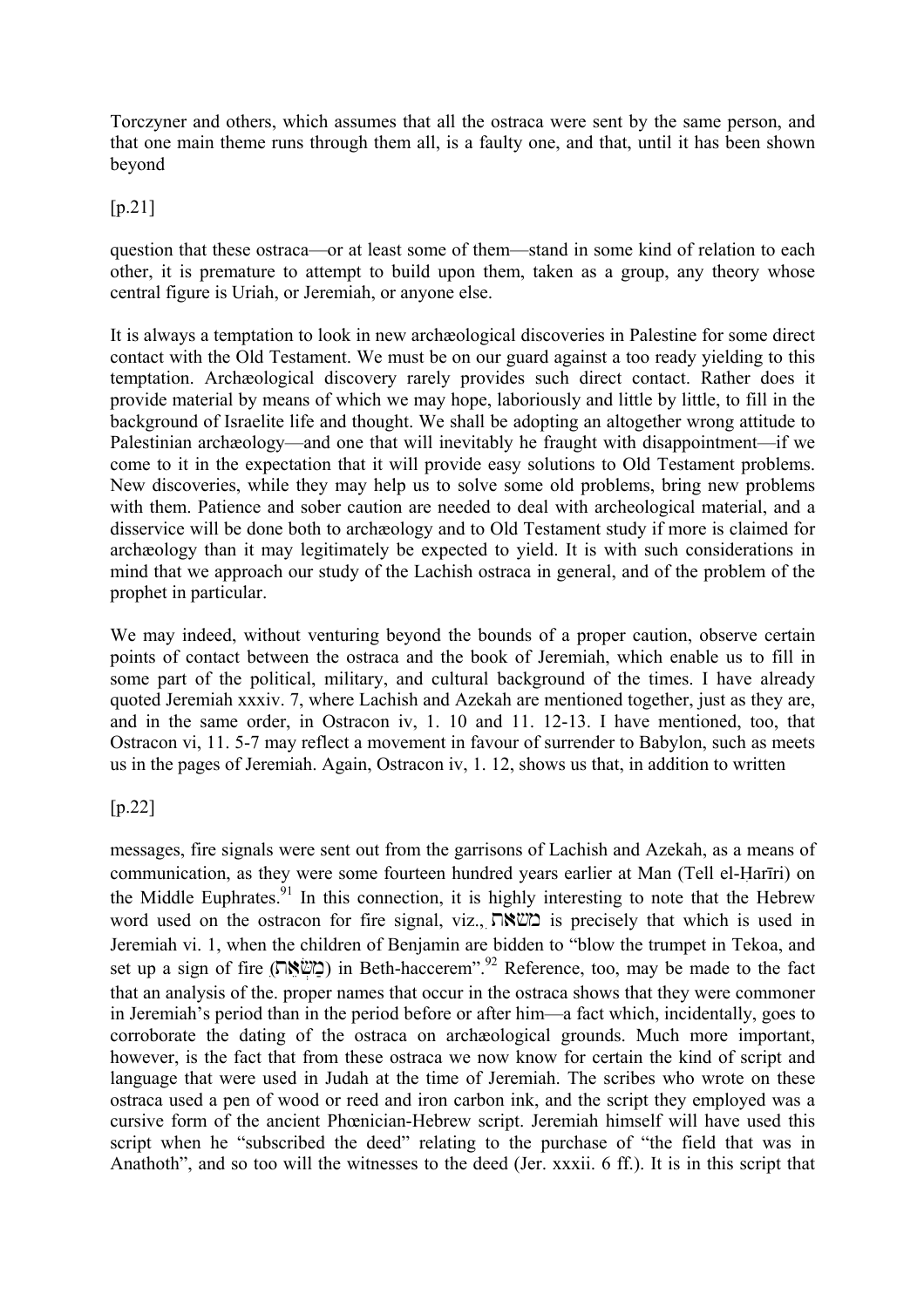Baruch will have written at Jeremiah's dictation "upon a roll of a book" (Jer. xxxvi. 4, cf. verse 32). Our ostraca illustrate for us some of the things he will have been at pains to observe and other things he will have endeavoured to avoid.

Such contacts as these between the ostraca and the book of Jeremiah are, it must be stressed, indirect, and not direct, contacts. Direct contact has not yet been proved. With regard to our particular problem, the prophet who is mentioned in Ostracon iii, we fail to find any kind of contact between the ostraca and the book of Jeremiah. Lines 19-21 of Ostracon iii inform us that the

[p.23]

prophet was the means whereby a letter written by Tobyahu, a royal servant, reached Shallum the son of Yaddua'. From the ostraca we learn no more for certain about him than this. We have caught but a fleeting glimpse of a shadowy figure. We have penetrated the darkness that surrounds him only a little. Until the darkness lifts, and we are able clearly to perceive where to-day we but dimly discern, we shall do well to refrain from unprofitable attempts to establish his identity.

[p.24]

#### **NOTES**

The following abbreviations are used throughout the notes:

A = W. F. Albright, in the *Bull. of the Amer. Schools of Or. Res.*

B = S. Birnbaum, The Lachish Ostraca i and ii in *Pal, Explor. Fund Quarterly,* 1939, pp. 20 ff., and pp. 91 ff.

D = R. Dussaud, Le prophète Jéremie et les lettres de Lakish, in *Syria,* xix (1938), pp. 256 ff.

E1 = K. Elliger, Die Ostraka von Lachis, in *Palästinajahrbuch,* 1938, pp. 30 ff.

E2 = the same writer's Zu Text u. Schrift der Ostraka von Lachis, in *Zeitschr. d. deutsch. Pal-Vereins,* 1939, pp. 63 ff.

H = J. Hempel, Die Ostraka von Lakiš, in *Zeitschr. für d. alttestamentl. Wiss.,* 1938, pp. 126 ff.

J = J. W. Jack, The Lachish Letters; their Date and Import, in *Pal. Explor. Fund Quarterly,* 1938, pp. 165 ff.

M = H. Michaud, Le témoignage des ostraca de Tell Douweir concernant le prophète Jérémie, in *Rev. des Études Semitiques-Babrloniaca,* 1941, pp. 42 ff.

O = M. A. Van den Oudenrijn, *Les fouilles de Lākiš et l'étude de l'Ancien Testament* (Librairie de l'Université, Fribourg en Suisse, 1942).

R = J. Reider, The Lachish Letters, in *Jew. Quart. Rev.,* xxix (1939), pp. 225 ff.

 $T^1$  = H. Torczyner, *The Lachish Letters*, 1938.

 $T^2$  = the same writer's  $\cup$ לבי $\cup$  (Library of Palestinology of the Jew. Pal. Explor. Soc., ed. S. Yeivin, xv/xvii, Jerusalem, 1940).

Th. = D. Winton Thomas, The Lachish Letters, in *Journ. of Theol. Studies,* xi (1939), pp. 1 ff.

V = R. de Vaux, Les Ostraka de Lâchis, in *Rev. Biblique,* 1939, pp. 181 ff.

Va = A. Vaccari, Le Lettere di Lachis, in *Biblica,* vol. 20 (1939), pp. 180 ff

<sup>1</sup> For the question of the identification of Tell ed-Duweir with Lachish, see A. Jirku, Zeitschr. für d. *alttestamentl. Wiss.,* xvi (1939), p. 152 f., and the present writer in *Pal. Explor. Fund Quarterly,* 1940, p. 148 f. See further W. F. Albright, *Bull, of the Amer. Schools of O. Res.,* 82 (1941), p. 21, and K. Elliger, Die Heimat des Propheten Micha, *Zeitschr. d. deutsch. Pal-Vereins.* 1934, pp. 104ff.  $T^1$  13.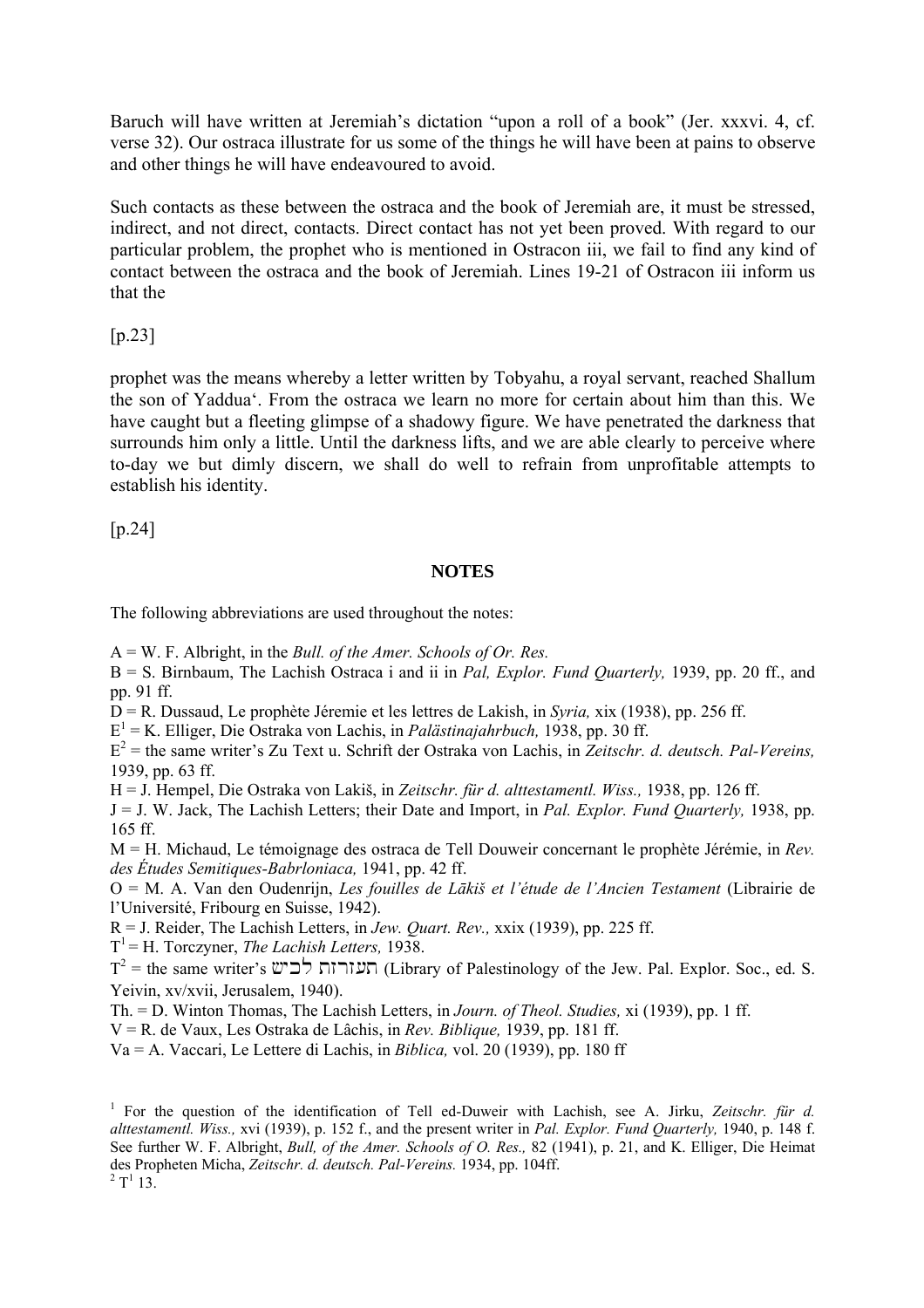$^3$ כנסת לזכר ח.נ. ביליק 1 (1935-6), pp. 371 ff.  $^{4}$  T<sup>2</sup>.<br>5 Th  $5$  Th 2, n.2; cf. V.182, n. 2.  $6$  D 270.  $T$ <sup>T</sup> 48 (and Harding's hand-copy, p. 49);  $T^2$  55.<br><sup>8</sup> This reading (cf. C. H. Gordon, *Bull, of the Ax* This reading (cf. C. H. Gordon, *Bull, of the Amer. Schools of Or. Res.*, 71 (1938), 26) is accepted by  $T^1$  86, 90, in place of  $\sum$ <sup>T</sup> "brought", T<sup>1</sup> 51, 59f.  $^9$  Th 9.  $^{10}$  T<sup>1</sup> 117; T<sup>2</sup> 138, 157, 172.<br><sup>11</sup> T<sup>1</sup> 112.  $12$  D 262, n. 5. <sup>13</sup> Les Lettres de Lachis, in *Journal des Savants*, 1938, p. 66.<br><sup>14</sup> M 58. 15 A 73 (1939), 19, n. 25; 82 (1941), 22. <sup>16</sup> H 135. <sup>17</sup> V 198.  $^{18}$   $\mathrm{E}^2$  76.  $^{18}$  E<sup>2</sup> 76.<br><sup>19</sup> T<sup>1</sup> 103; cf. B ii, 104 20 Cf. R 237; Va 197 regards both  $\sum$  and  $\sum$  as arbitrary but he thinks the former is the less unlikely of the two.  $^{21}$  T<sup>1</sup> 129; cf. T<sup>2</sup> 174.<br><sup>22</sup> B ii, 104.  $^{22}_{23}$  B ii, 104.<br> $^{23}_{23}$  E<sup>2</sup> 81.  $^{23}$  E<sup>2</sup> 81.<br><sup>24</sup> E<sup>2</sup> 81;  $^{24}$  E<sup>2</sup> 81; cf. B ii, 104 f.<br><sup>25</sup> Cf. B ii, 105.  $^{25}$  Cf. B ii, 105.<br><sup>26</sup> Cf. H 136.  $2^7$  T<sup>1</sup> 173; T<sup>2</sup> <sup>27</sup> T<sup>1</sup> 173; T<sup>2</sup> 188.<br><sup>28</sup> So. H 139; E<sup>2</sup> 8 <sup>28</sup> So. H 139; E<sup>2</sup> 87 ; V 206; J 172; M 56.<br><sup>29</sup> T<sup>1</sup> 173; T<sup>2</sup> 190.  $29$  T<sup>1</sup> 173; T<sup>2</sup> 190.  $30$  B i, 26; B ii, 108f.  $31$  T<sup>1</sup> 53, 65.  $32$  Th 6; cf.O 52. לט .7° p. לי.  $^{34}$  T<sup>1</sup> 62.<br><sup>35</sup> Th 5 f. <sup>36</sup> R 227, n. 7; Th 5; Va 190. 37 A 61 (1936), 16. <sup>38</sup> D 259. 39 See especially p.  $\Box$  f. 40 A 82 (1941), 22, n. 22.  $41$  J 176 ff. <sup>42</sup> D 269. <sup>43</sup> *Op. cit.,* 67 f. 44 M 56 ff. 45 Va 190. 46 O 35.  $^{47}$  T<sup>1</sup> 173; T<sup>2</sup> 190.<br><sup>48</sup> V 206. 49 D 263, n. 1. <sup>50</sup> B i, 27; ii, 108 f. M, however, regards the letters  $\frac{1}{11}$  as certain (p. 56).<br><sup>51</sup> T<sup>1</sup> 177. <sup>52</sup> J 176; cf. the same writer in *Expository Times*, 1938, 381.<br><sup>53</sup> D 263, n. 1.<br><sup>54</sup> Bull. of the Amer. Schools of Or. Res., 70 (1938), 18. <sup>54</sup> *Bull. of the Amer. Schools of Or. Res., 7*0 (1938), 18.<br><sup>55</sup> A 70 (1938), 16 ; H 139 ; V 206, n. 1; E<sup>2</sup> 88 ; R 239 , <sup>55</sup> A 70 (1938), 16 ; H 139 ; V 206, n. 1; E<sup>2</sup> 88 ; R 239 *;* M 56 f. Cf. B ii, 109 f.<br><sup>56</sup> T<sup>2</sup> 192. <sup>56</sup> T<sup>2</sup> 192.<br><sup>57</sup> T<sup>1</sup> 65; T<sup>2</sup>  $58$  Cf. V 206, n. 1; O 32.